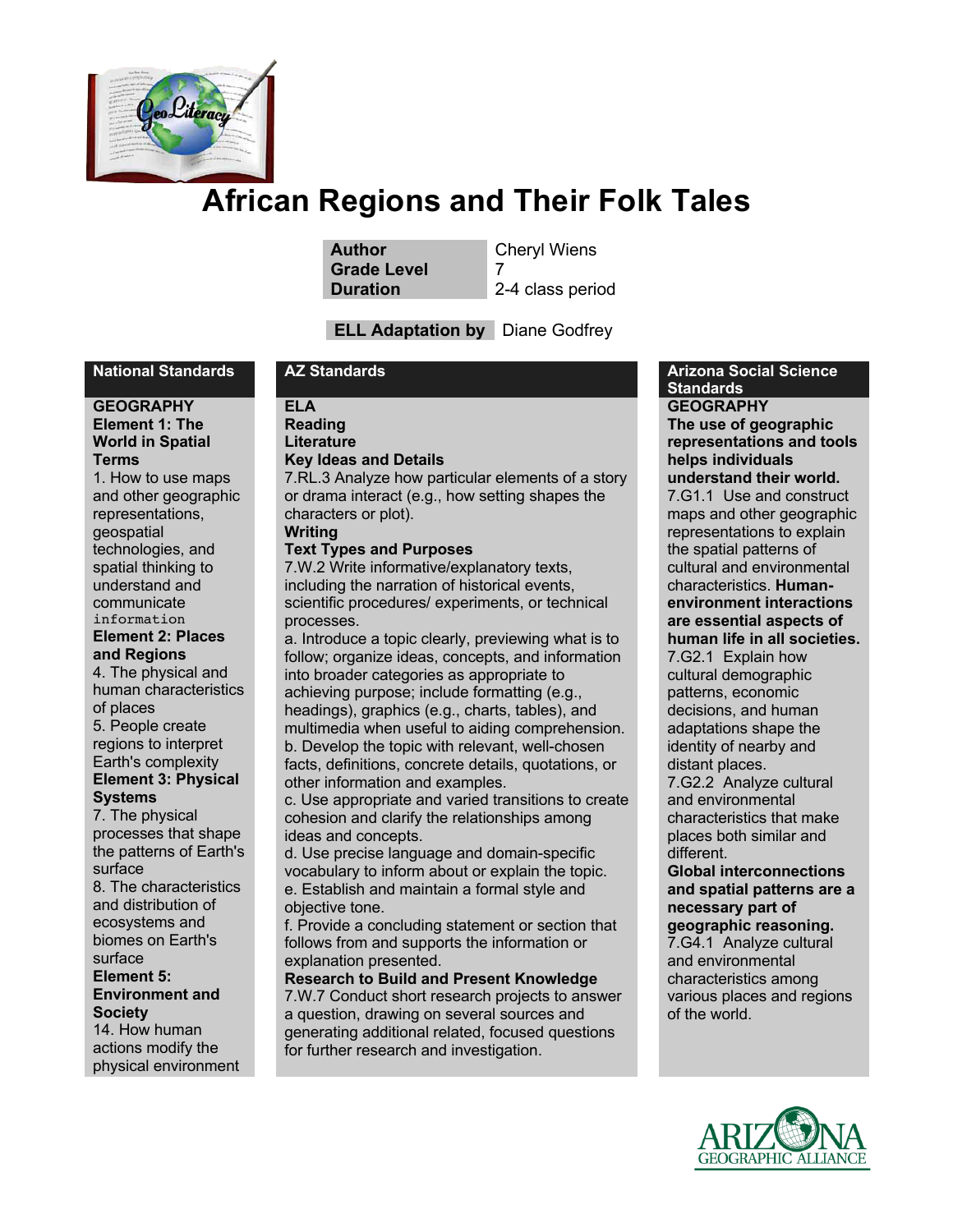|                              | <b>SIOP Elements</b>        |                        |
|------------------------------|-----------------------------|------------------------|
| <b>Preparation</b>           | <b>Scaffolding</b>          | <b>Grouping Option</b> |
| Adapting content             | <b>Modeling</b>             | Whole class            |
| <b>Linking to background</b> | <b>Guided practice</b>      | <b>Small groups</b>    |
| Linking to past learning     | Independent practice        | <b>Partners</b>        |
| Strategies used              | <b>Comprehensible input</b> | Independent            |
| <b>Integrating Processes</b> | <b>Application</b>          | <b>Assessment</b>      |
| Reading                      | Hands on                    | <b>Individual</b>      |
| Writing                      | Meaningful                  | Group                  |
| <b>Speaking</b>              | <b>Linked to objectives</b> | <b>Written</b>         |
| Listening                    | Promotes engagement         | Oral                   |

#### **Arizona ELP Standards**

## **Grade 6-8**

**Basic**

#### **Listening and Reading**

Standard 1 By the end of each language proficiency level, an English learner can construct meaning from oral presentations and literary and informational text through grade appropriate listening, reading, and viewing.

B-1: determine the central idea or theme and explain how they are supported by using some text evidence.

B-2: recount specific details and information in a variety of texts.

#### **Speaking and Writing**

Standard 3 By the end of each language proficiency level, an English learner can speak and write about grade appropriate complex literary and informational texts and topics.

B-3 compose informational text that includes details to develop a topic while using appropriate conventions.

B-5: use examples of precise language and domain-specific vocabulary within informative texts. **Listening, Speaking, Reading, and Writing**

Standard 6 By the end of each language proficiency level, an English learner can participate in grade-appropriate oral and written exchanges of information, ideas, and analyses, responding to peer, audience, or reader comments and questions.

B-5: contribute relevant information and evidence to collaborative oral and written discussions. Standard 7 By the end of each language proficiency level, an English learner can conduct research and evaluate and communicate findings to answer questions or solve problems.

B-1: gather information from multiple provided resources to answer questions.

B-2: paraphrase observations/information notes with labeled illustrations, diagrams, or other graphics, as appropriate.

B-3: cite sources used in research.

## **Overview**

The geographical concept of regions and how and why they change is one that middle school students often find difficult to understand. The second largest continent, Africa, has several regions, each with distinct natural and human characteristics.

## **Purpose**

In this lesson, students will use research skills to compare the characteristics of three major natural regions of Africa: the desert, the rain forest, and the savanna. Students will also establish how the people who live there have affected these regions. Then students will listen to African folk tales from the three regions and describe the setting of each story.

## **Materials**

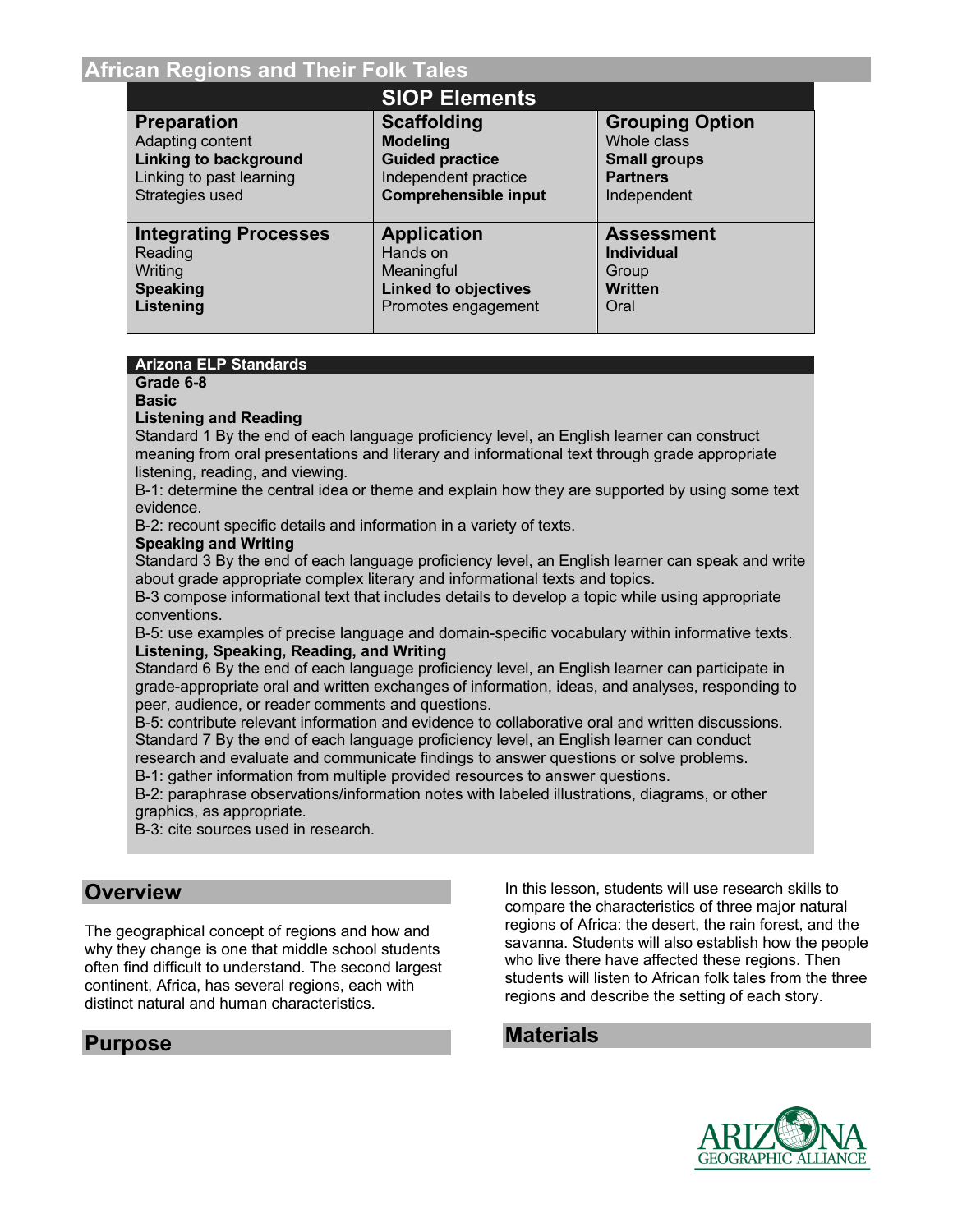- § African Regions map (labeled) https://geoalliance.asu.edu/sites/default/files/ma ps/AFREGNM.pdf
- § African Regions map (unlabeled) https://geoalliance.asu.edu/sites/default/files/ma ps/AFREG.pdf
- § Projection device
- § Vocabulary Cards
- § Vocabulary Definition Worksheet
- § Note-taking Worksheets (Desert, Savanna, Rain Forest)
- Various resources for research (i.e., almanacs, encyclopedia, nonfiction books about Africa's regions, internet)
- § *Talk Talk: An Ashanti Legend* by Deborah Chocolate
- **Bringing the Rain to Kapiti Plain by Verna** Aardema
- § *The Storytellers* by Ted Lewin
- § Written Assessment
- § Comparison Chart (extension activity)

## **Key Vocabulary**

**region** - an area on the earth's surface that is defined by certain unifying characteristics **native plant** – a plant that naturally grows there **habitat** – where plants or animals naturally grow **savanna** – a large flat area of Africa with grass and few trees

**rainforest** – a tropical forest that gets lots of rain and has very tall trees

**desert** – a dry region that gets less than 10 inches of rain a year

## **Objectives**

The student will be able to:

- Explain the concept of region.
- Identify the three major regions of Africa and relate their human and physical characteristics.
- Choose and cite appropriate sources for research.
- Take notes that summarize and paraphrase.
- Incorporate notes into a paragraph.

## **Procedures**

### **SESSION ONE**

1. Begin the lesson by having students discuss with a partner what they already know about Africa. As a whole class, have students share their responses. **(Preparation: Linking to background, Grouping Option: Partners, Integrating Processes: Speaking)**

2. Distribute the unlabeled African Regions map and project the labeled version. Guide students in locating, coloring, and labeling the desert, savanna, and rainforest. **(Scaffolding: Guided practice)** 3. Explain the term "region" as an area with common characteristics. Provide examples of some regions. **(Application: Linked to objectives).**

4. Introduce the Vocabulary Cards by projecting them and discussing the definitions and images. Distribute the Vocabulary Definition Worksheet and explain how to fill in the graphic organizer. Model by doing the first word. **(Scaffolding:** 

### **Comprehensible Input, Modeling).**

5. Working in groups of three, have students complete the graphic organizer. **(Application: Linked to objectives)** Have students add the new words to their personal vocabulary journals or add to word wall.

#### **SESSION TWO**

1. Assign students to one of the three regions: desert, savanna, or rain forest. Allow groups to work together in threes. **(Grouping: Small groups)** 2. Distribute and explain the Note-taking Worksheets for the assigned regions.

3. Provide resources (books, internet, etc.) for students to research reminding students to cite their sources and why that source was used. **(Grouping: Small group).**

#### **SESSION THREE**

1. Read aloud the three African tales: *Talk Talk: An Ashanti Legend*, of *Bringing the Rain to Kapiti Plain*, and *The Storytellers*. Based on clues in each tale, students will determine in which region the story is set. Lead the class in a discussion of the setting of each story and how it relates to the story. **(Integrated Processes: Speaking and Listening)**

#### **SESSION FOUR**

1. Distribute and explain the Written Assessment including how it will be scored using the 6 Traits Writing Rubric. **(Assessment: Individual, Written)**

## **Assessment**

#### **ELA and Geography**

The Written Assessment will be scored using the Six Trait Writing Rubric with a focus on Ideas and Content and Organization. Mastery will be considered a score of 4 or higher.